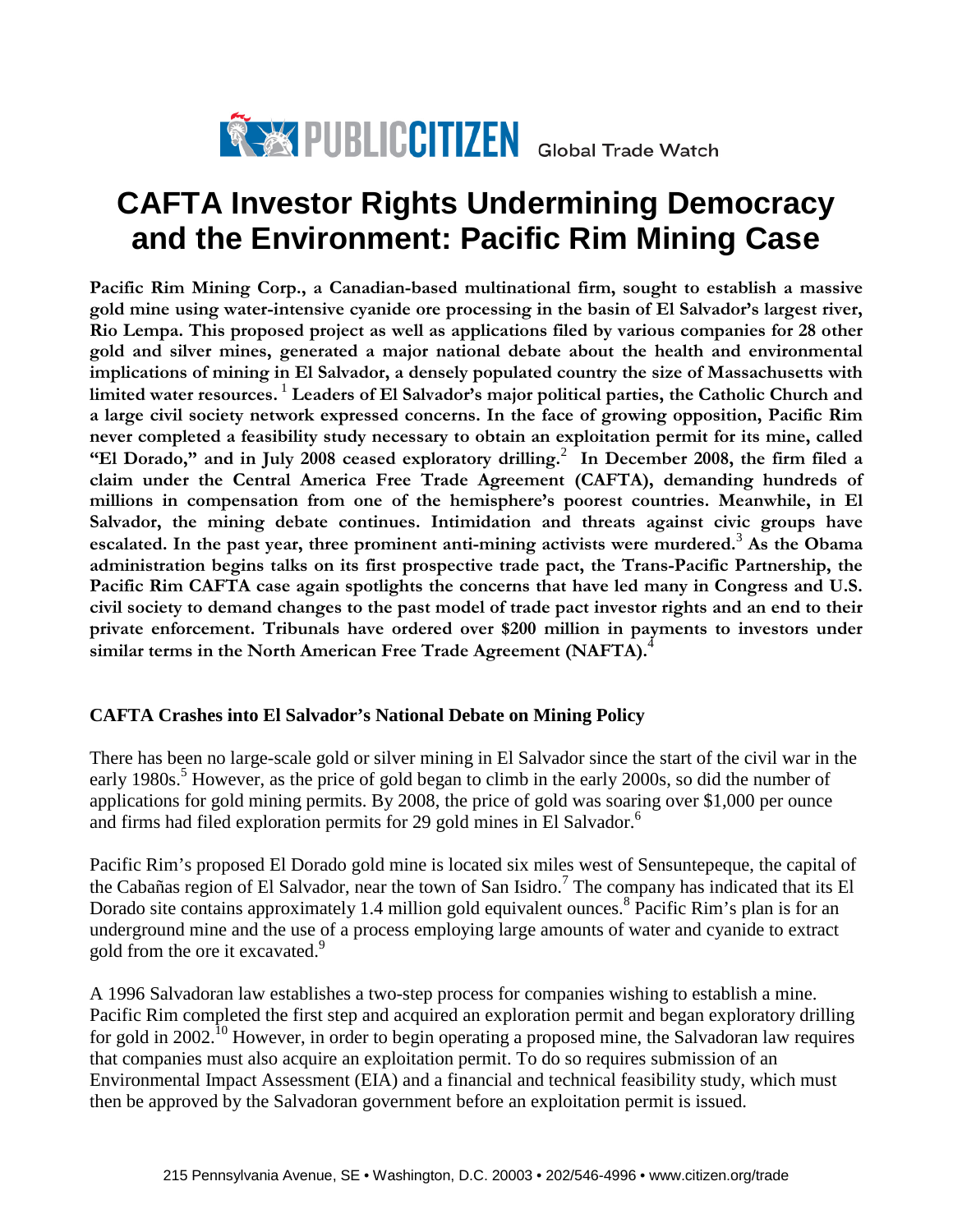In 2005 Pacific Rim submitted its EIA to the government.<sup>[11](#page-9-10)</sup> Local community group *Asociación de Desarrollo Economico Social Santa Marta* (ADES), obtained funds from Oxfam America and the Anglican Church to be able to hire an independent geologist with decades of experience conducting hydrological studies. Dr. Robert Moran's report written for ADES criticized Pacific Rim's EIA for its lack of detail and data regarding water issues – both with respect to the amount of water required for the project and the prospect for cyanide contamination.<sup>[12](#page-9-11)</sup>

According to Pacific Rim Mining Corp., the El Dorado mine would use approximately 10.4 liters of waterper second, adding up to about 327,970,000 liters per year.<sup>13</sup> Some scientists put that estimate higher. According to environmental chemist Florian Erzinger at the Federal Institute of Technology in Switzerland, who conducted a study of mining in El Salvador, the El Dorado mine would require between 75 and 110 liters of water per second in order to operate. An average Salvadoran uses roughly halfof that amount of water in a day.<sup>14</sup> Ninety-six percent of the surface water in El Salvador is contaminated, and widespread deforestation has left only three percent of original forest intact.<sup>[15](#page-9-14)</sup> Roughly half of El Salvador's rural households live on less than \$2 a day.<sup>[16](#page-9-15)</sup> Many of these represent subsistence farmers who rely on local rivers and well water for their survival. Major population centers, including the capital San Salvador, rely on the Rio Lempa for drinking water. Fishing and agriculture communities in the Bajo Lempa area of southern El Salvador also rely heavily on the river. [17](#page-9-16)

Another major concern with the project was the prospect that leaks or spills of cyanide or other toxic chemicals used in ore processing could contaminate the Rio Lempa which is El Salvador's largest river and also runs through Guatemala and Honduras. According to one frequently cited study on mining in theCabañas region, the El Dorado project would use 2 tons of c[y](#page-9-17)anide a day<sup>18</sup> which amounts to hundreds of tons of cyanide a year. The region is subject to earthquakes and torrential rains, which heightened concerns about the proposed mine's safety. (A 4.7 magnitude earthquake occurred directly below the proposed El Dorado site in 2001.)<sup>[19](#page-9-18)</sup>

As Pacific Rim proceeded through the first steps of the Salvadoran permitting process, alarm spread through local communities. This local opposition rippled into a broader national coalition called the *La Mesa Nacional Frente a la Minería Metálica en El Salvador* (The National Roundtable Against Metals Mining in El Salvador), which formed in early 2005 and included a range of organizations including local environmental and development committees and national non-governmental organizations.<sup>[20](#page-9-19)</sup>

As information about prospective environmental and health issues spread and additional mining permits for other cites were filed, community and national civil society groups began to urge the Salvadoran government to review the country's overall mining policy. They called on officials to prioritize public health and the environment and to study the appropriateness of intensive gold and silver mining in the small, densely-populated country. They argued that this was especially crucial, given the country's limited clean water resources.

The national coalition began speaking out against the proposed mines, raising national and international attention, and pushing for national mining law reform, including a ban on intensive gold and silver mining.<sup>[21](#page-9-20)</sup> By May, 2007, the Catholic Church of El Salvador had joined with this coalition and issued a formal pronouncement against gold and silver mining in El Salvador signed by seven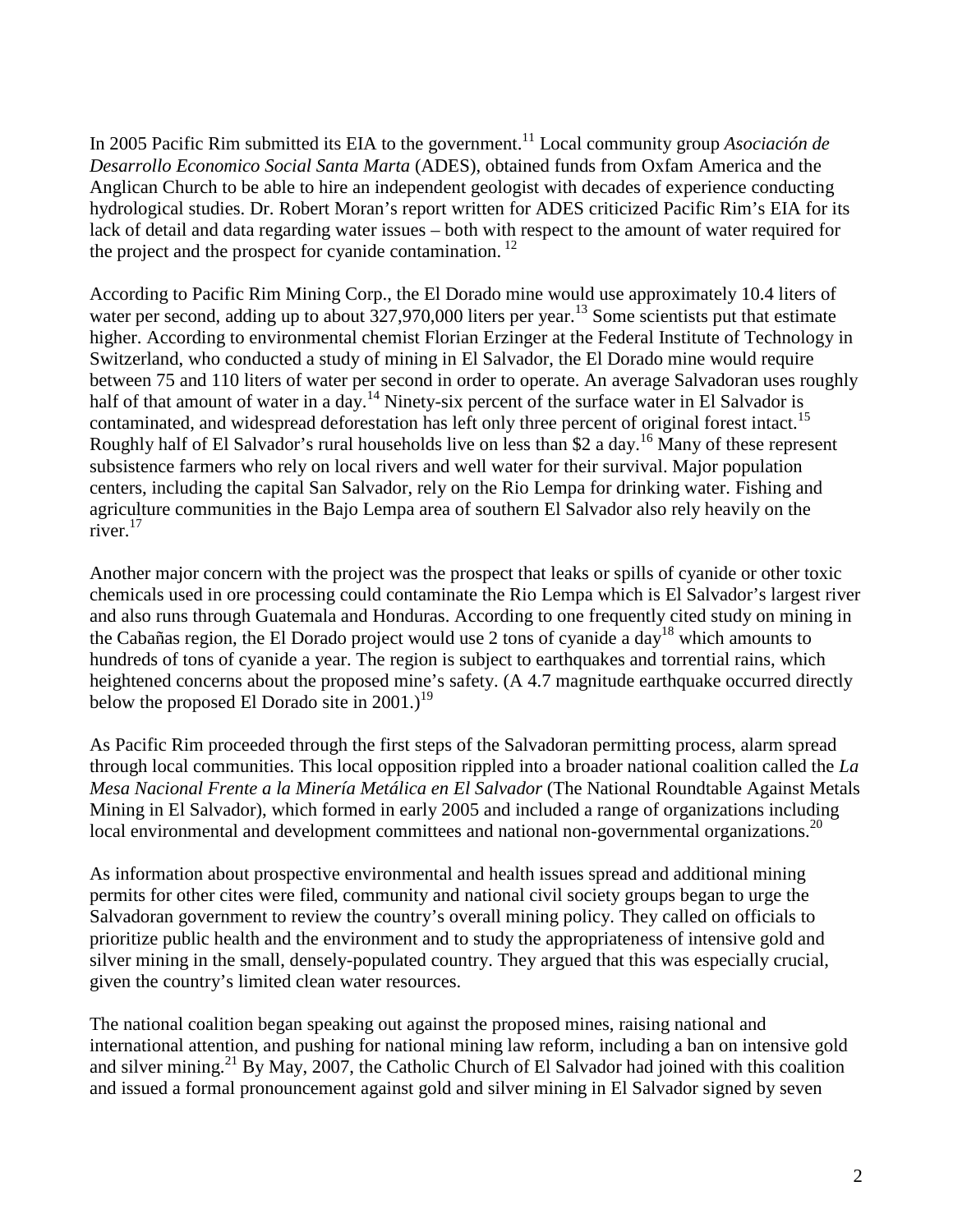bishops and one archbishop citing potential damage to water, flora and fauna and overall public health.<sup>[22](#page-9-21)</sup> In late 2007, 62.5 percent of Salvadorans interviewed by the Central American University José Simeón Cañas agreed with international development experts and environmentalists that precious metals mining is not appropriate in El Salvador. $^{23}$  $^{23}$  $^{23}$ 

In 2008, the conservative ARENA party government of then-President Elias Antonio Saca began focusing on the appropriateness of such mining in El Salvador. In March 2008, Saca announced that he would not grant mining permits until the Legislature undertook an in-depth environmental study of the proposedmining projects and reformed the mining law.<sup>24</sup>

As Salvadoran civil society utilized democratic channels to raise their concerns, – and the government responded with commitments to review the country's mining policy generally and how the proposed new mining projects would affect prospective host communities specifically – Pacific Rim shifted its effort to CAFTA. In December 2007, Pacific Rim had reincorporated one of its subsidiaries based in the Cayman Islands as a Nevada corporation – Pac Rim Cayman LLC.<sup>[25](#page-9-24)</sup> In April 2008, the new U.S. subsidiary sent a letter to the Salvadoran government first threatening a CAFTA claim.<sup>[26](#page-9-25)</sup> Pacific Rim never completed the feasibility study necessary to obtain an exploitation permit for its mine and in July 2008 ceased exploratory drilling.<sup>[27](#page-9-26)</sup> Then, in December 2008, the company filed a "notice of intent", thefirst step in instigating a formal CAFTA investment suit.<sup>28</sup> The filing claimed that the Salvadoran government's failure to issue the company the exploitation permit it needed in order to operate the mine violated its CAFTA foreign investor rights.

When Saca's conservative ARENA party lost reelection to the FMLN in March 2009, new President Mauricio Funes tasked the Ministry of Economy with executing a study similar to the one Saca had proposed.<sup>[29](#page-9-28)</sup> On January 21, 2010, the Ministry of Economy issued a detailed plan for a six-month Strategic Environmental Evaluation of the Metal Mining Sector in El Salvador and began assembling a blue ribbon commission. This seven-person committee will include three scientists, an attorney specializing in environmental law, an economist and two generalists with related experience.<sup>[30](#page-9-29)</sup> The objective of the study is "to assess the geological, ecological, territorial, legal, social economic and environmental conditions in the areas where mining would take place.<sup>"[31](#page-9-30)</sup>

While the anti-mining civil society leaders had faced intimidation and threats as the mining debate intensified, violence escalated after the CAFTA case was launched. Marcelo Rivera, founder of an environmental and development committee near the proposed El Dorado mine, the Association of Friends of San Isidro Cabañas, was kidnapped and murdered in June 2009. Six months later, around Christmas, two other anti-mining activists were killed. Ramiro Rivera Gomez was shot while walking to milk his cow. Dora "Alicia" Recinos Sorto was shot while returning from washing laundry at a nearby lake with her young son. She was eight months pregnant. All were active members of local environmental groups opposed to mining.<sup>[32](#page-9-31)</sup> As of May 2010, no one had been convicted of the murders. Local community members have called for a full investigation into the intellectual authors of the murders as well the physical perpetrators. $^{33}$  $^{33}$  $^{33}$ 

## **Pacific Rim's Use of CAFTA to Demand Hundreds of Millions in Compensation**

Pacific Rim's case is the first challenge of an environmental policy under CAFTA. It employs controversial terms that allow foreign investors to privately enforce the treaty by directly suing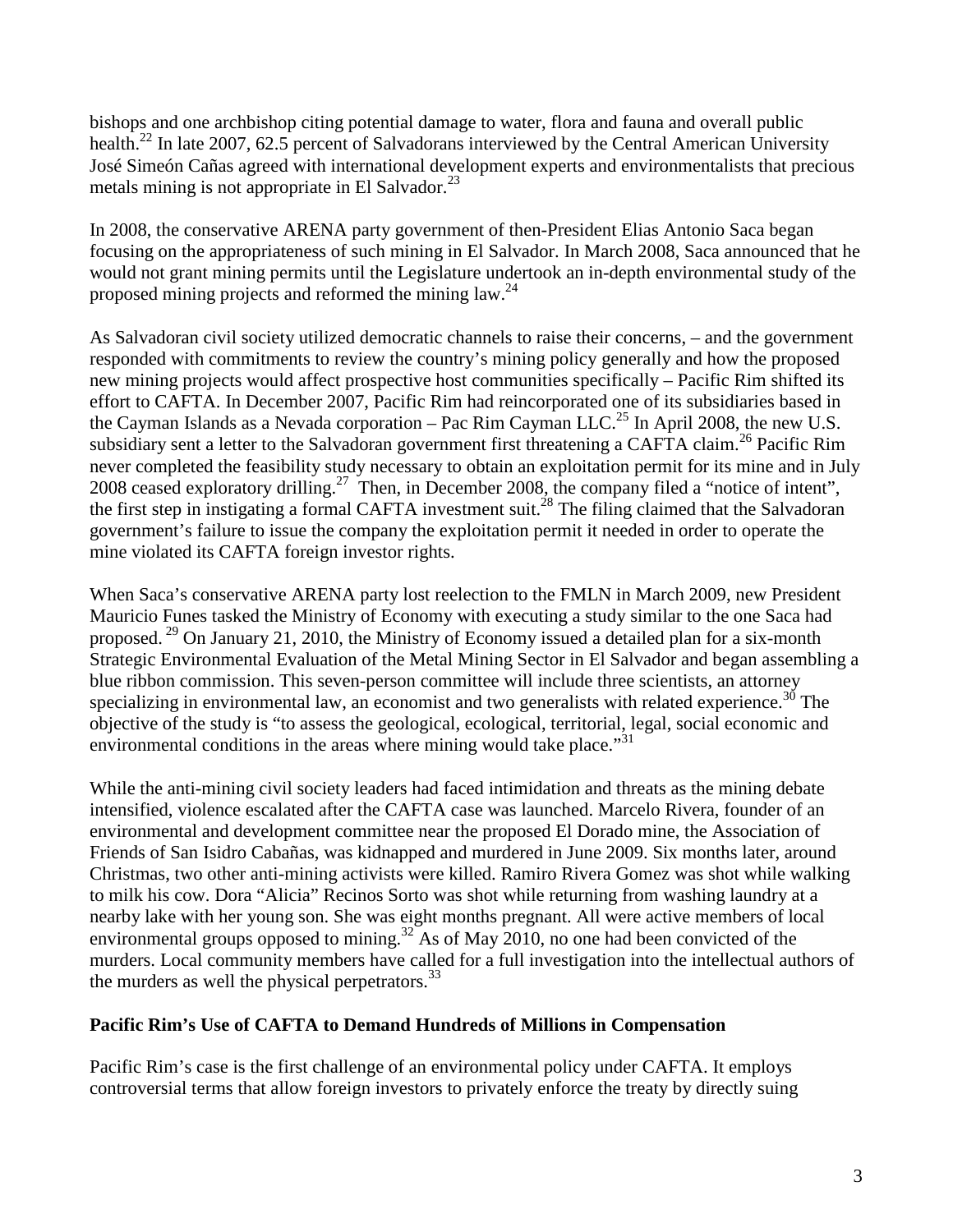signatory governments. This occurs outside of domestic court systems, in foreign arbitral tribunals, where foreign investors can demand compensation over what they deem violations of their new CAFTA rights. The first hearing on the case is set for May 31 at the Washington, D.C. World Bank headquarters before the International Centre for Settlement of International Disputes (ICSID).

Under CAFTA's Chapter 10, foreign investors from one signatory country are allowed to directly sue another signatory country's government. How is it that a Canadian-based firm is able to use the controversial "investor-state" private enforcement system when Canada is not a party to CAFTA? As noted above, in December 2007, a subsidiary of Pacific Rim Mining Corp. based in the Cayman Islands reincorporated in Nevada under the name Pac Rim Cayman LLC (Pac Rim). It is this new U.S. subsidiary – Pac Rim - that is the named party in the CAFTA suit.

In sum, Pac Rim argues that Salvadoran mining law guarantees a right for it to *operate* a gold mine in the country once the "existence of mineable deposits has been demonstrated," and the firm fulfills all of the administrative requirements for obtaining an exploitation permit.[34](#page-9-33) The company claims that the Salvadoran government capriciously halted progress on approving the proposed mine for political reasons. [35](#page-9-34) The Salvadoran government argues that it has a right to set the terms for mining in its country and that the company failed to meet these legal obligations in order to be eligible for an exploitation permit. "[T]here is no automatic right to a concession, as Claimant has alleged in its Notice of Arbitration…in short, instead of complying with the Mining Law, Claimant tried to pass a new law that would lessen the requirements and remove the Bureau of Mines and landowners from the process for obtaining an exploitation concession."[36](#page-9-35)

The Salvadoran government's preliminary objections filed in the case in March 2010 argue that Pac Rim was misinterpreting Salvadoran mining law and that the firm failed to fulfill critical legal requirements, including proof of ownership and submission of the final feasibility study, which are both required under the mining law. With respect to whether Pac Rim owns the land on which it plans to mine, the government's filing notes: "The parties [El Salvador and Pac Rim] agree on 1) the area of land for which Claimant submitted proof of ownership or authorization from the owners; 2) the size of the area for which the concession was requested; and 3) **that the latter was at least six times larger than the former** (emphasis added)."<sup>[37](#page-9-36)</sup>

According to the government filing, Pac Rim has argued that since the mine will be underground, it should not have to meet land ownership requirements for portions of the mine.<sup>[38](#page-9-37)</sup> The government filing states that Pac Rim could only provide proof of ownership or authorization for 1.6 square kilometers of the total 12.75 square kilometer proposed mine.<sup>[39](#page-9-38)</sup>

With respect to whether Pac Rim submitted the required feasibility study necessary for the Salvadoran government to grant an exploitation permit, government filings state that the company submitted only a 2005 pre-feasibility study.<sup>[40](#page-9-39)</sup> Pac Rim argues that this pre-feasibility study should be considered equivalent to a feasibility study.[41](#page-9-40) Interestingly, in February 2009, *Reuters* and *Mining Weekly* both reported that Pacific Rim had put the completion of its feasibility study for the El Dorado mine on hold because of unknown operating inputs and prices for capital. $^{42}$  $^{42}$  $^{42}$ 

In its April 30, 2009 notice of arbitration, Pac Rim argues that El Salvador violated four separate articles of CAFTA, including Article 10.3 National Treatment; Article 10.4 Most-Favored-Nation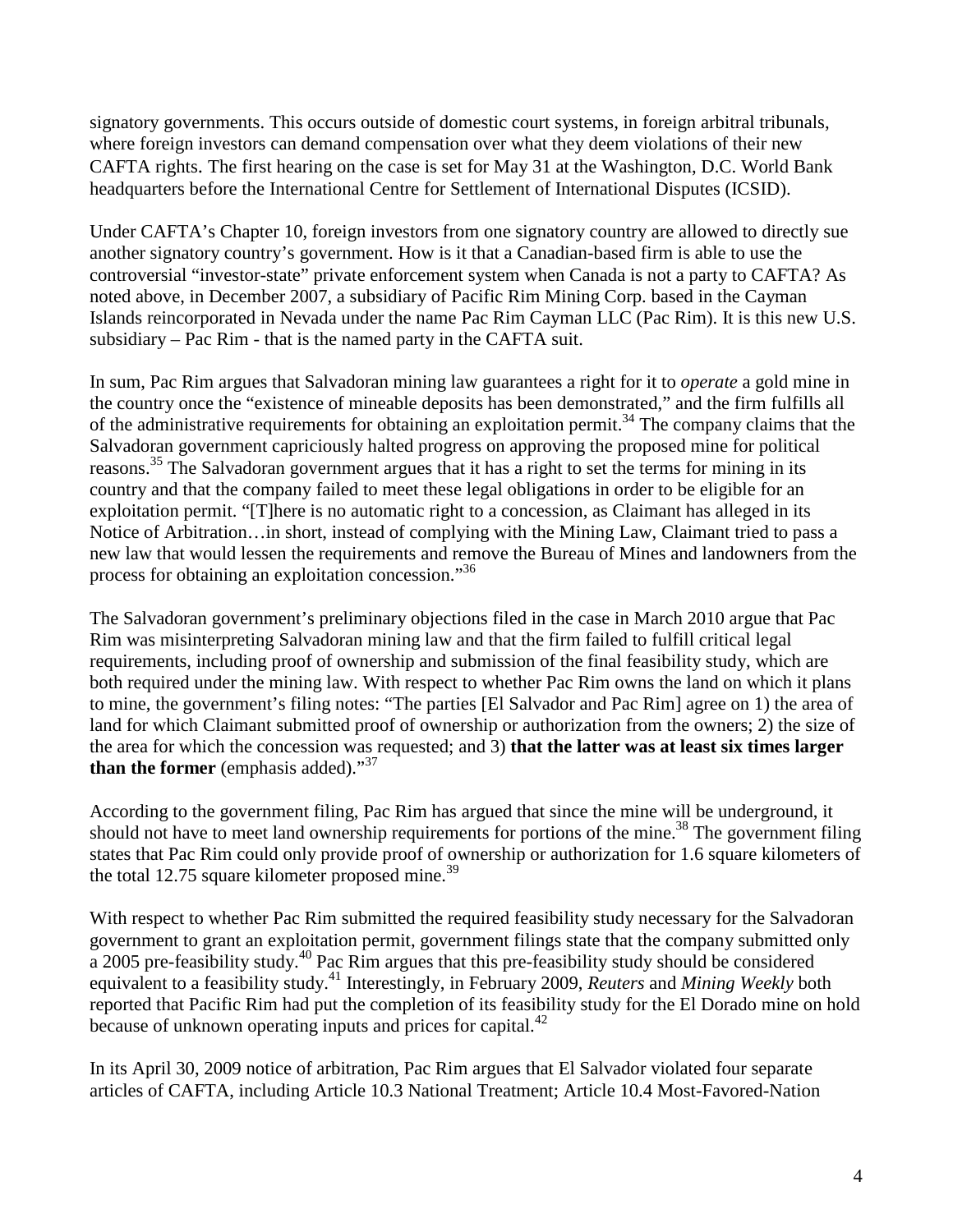Treatment; Article 10.5 Minimum Standard of Treatment; and Article 10.7 Expropriation and Compensation.<sup>[43](#page-9-17)</sup> These alleged violations are not explained in detail in Pac Rim's initial submission. But from past jurisprudence, we know that companies have used similar articles under NAFTA.

CAFTA Article 10.5 guarantees foreign investors and their investments a "minimum standard of treatment." The provision states:

"1. Each Party shall accord to covered investments treatment in accordance with customary international law, including fair and equitable treatment and full protection and security.

2. For greater certainty, paragraph 1 prescribes the customary international law minimum standard of treatment of aliens as the minimum standard of treatment to be afforded to covered investments. The concepts of "fair and equitable treatment" and "full protection and security" do not require treatment in addition to or beyond that which is required by that standard, and do not create additional substantive rights. The obligation in paragraph 1 to provide:

(a) "fair and equitable treatment" includes the obligation not to deny justice in criminal, civil, or administrative adjudicatory proceedings in accordance with the principle of due process embodied in the principal legal systems of the world; and (b) "full protection and security" requires each Party to provide the level of police protection required under customary international law."

#### This CAFTA provision is to be interpreted using CAFTA Annex 10-B, which states:

"The Parties confirm their shared understanding that "customary international law" generally and as specifically referenced in Articles 10.5, 10.6, and Annex 10-C results from a general and consistent practice of States that they follow from a sense of legal obligation. With regard to Article 10.5, the customary international law minimum standard of treatment of aliens refers to all customary international law principles that protect the economic rights and interests of aliens."

Even expert readers find this clause circular, vague and worryingly elastic. The annex was added to CAFTA after various NAFTA tribunals stretched the minimum standard of treatment rule absurdly.<sup>[44](#page-9-42)</sup> In the Pope & Talbot v. Canada NAFTA case, a tribunal found that a bureaucrat's unpleasant interactions with the U.S. timber firms constituted a breach of the minimum standard, even when the tribunal dismissed other alleged investor rights violations.<sup>[45](#page-9-19)</sup> Yet, the CAFTA annex is hardly clarifying. What is the "general and consistent practice of States that they follow from a sense of legal obligation"? Unfortunately, enormous discretion remains for arbitral tribunals to determine what is "fair." Further, there is no clear definition of what is meant by "security." In past NAFTA cases, firms have argued that changes to policy, even those made through normal democratic processes in response to changed circumstances or elections, deny foreign investors security. The argument is that the foreign investor has relied on the host country's past policy to initiate their investment.<sup>[46](#page-9-20)</sup> Of course, no such guarantees against democratic change – or rights to be compensated if it occurs – are provided to domestic firms in U.S. law. Nor should such a regime of forcing public payment for private firms' unprofitable gambles be required in trade agreements.

CAFTA Article 10.3 includes a "national treatment" provision that requires governments to treat foreign investors from a signatory country no less favorably than domestic investors with respect to all phases and aspects of an investment. In CAFTA, this right begins "pre-establishment." In other words, investors have rights even before they invest.<sup>[47](#page-9-43)</sup> This pre-establishment right contrasts with, for instance, the national treatment provisions of European Bilateral Investment Treaties, which require non-discrimination with respect to regulatory treatment after an investment is established.<sup>[48](#page-9-23)</sup> It will be interesting to learn from future filings by Pac Rim how it argues that this provision has been violated,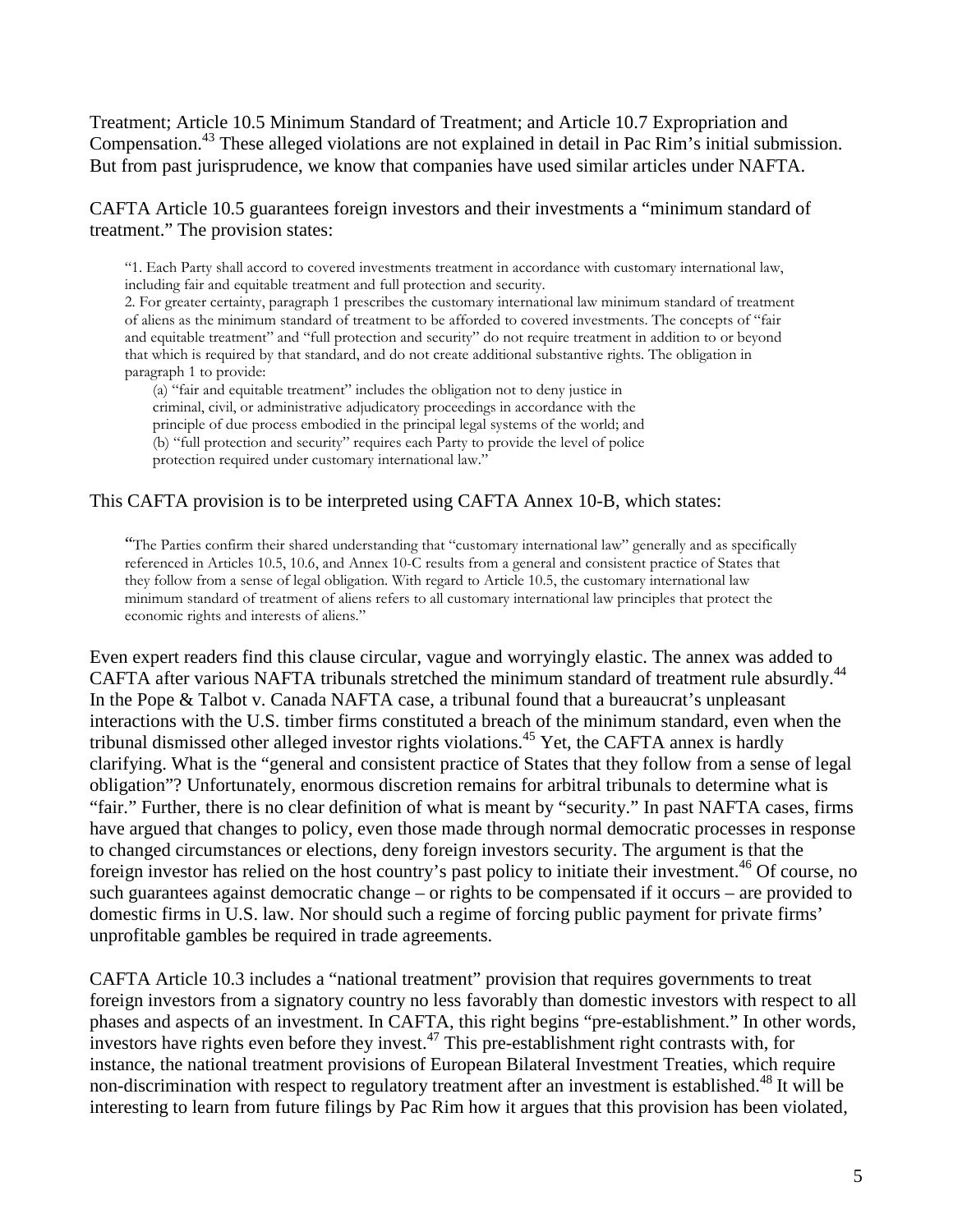given El Salvador has apparently not provided mining exploitation permits for gold and silver mining to domestically-owned firms and indeed appears to have not issued any such permits at all during the time period in question. $49$ 

CAFTA Article 10.4 provides for "most favored nation" (MFN) treatment, which requires governments to give foreign investors from signatory nations no less favorable treatment than the best treatment given to investors of another signatory nation or even non-signatory nations, even if that treatment is better than that given to domestic investors. Similar rules can and have been interpreted to mean that any investment right that the host nation grants to firms of any foreign country under any treaty must be granted to firms from all nations to whom the host country has MFN obligations.<sup>[50](#page-9-44)</sup> Again, it will be interesting to see Pac Rim's arguments under this provision, as it appears that no firm from any country has been granted a mining exploitation permit for gold or silver by the Salvadoran government in the period under examination.

CAFTA Article 10.7 guarantees foreign investors compensation from a signatory government (i.e., from the taxpayers) for expropriation or nationalization of a covered investment either directly "or indirectly through measures equivalent to expropriation or nationalization." This provision provides foreign investors rights to demand compensation even if their property has not actually been nationalized or seized, but has lost value because of even non-discriminatory government regulatory actions. Similar language in NAFTA has been the basis for successful investor demands to be compensated for "regulatory takings" – government regulatory policies that have the effect of undermining a foreign investor's expected future profits or the value of an investment. For instance, in the Metalclad NAFTA ruling, the Mexican government was ordered to pay a U.S. firm \$15.6 million in compensation after the firm challenged a Mexican municipality's refusal to grant construction and operating permits for a toxic waste facility the U.S. firm had acquired after the operation had been closed down for contamination problems when owned by a Mexican firm. The government required the new owners to clean up the existing contamination before reopening the facility. (The lack of all necessary operating permits and the contamination problem had been made clear to the U.S. firm before it acquired the site.) The NAFTA tribunal determined the government regulatory requirements constituted a regulatory taking and ordered compensation.

An Annex was added to CAFTA that was intended to forestall such cases. Among other terms, it states: "Except in rare circumstances, nondiscriminatory regulatory actions by a Party that are designed and applied to protect legitimate public welfare objectives, such as public health, safety, and the environment, do not constitute indirect expropriations." When CAFTA was being debated, this provision was criticized for leaving open any discretion for a tribunal to find a non-discriminatory public interest policy required compensation.<sup>[51](#page-9-45)</sup> The Pacific Rim case will be the first test of this annex. However, worryingly, CAFTA Article 10.28 expanded, not narrowed, the NAFTA definition of compensable investments, adding "the assumption of risk," "expectation of gain or profit," and licenses, authorizations and permits. This flew in the face of congressional instructions to narrow the CAFTA scope of compensable takings to the U.S. law standard. U.S. courts generally have not been receptive to indirect takings claims. And, in U.S. law, generally demands for such compensation are limited to real property. Further, a series of U.S. Supreme Court rulings have held that almost 100 percent of the value of all of the property must be destroyed permanently by the government action for compensation to be ordered.<sup>[52](#page-9-29)</sup>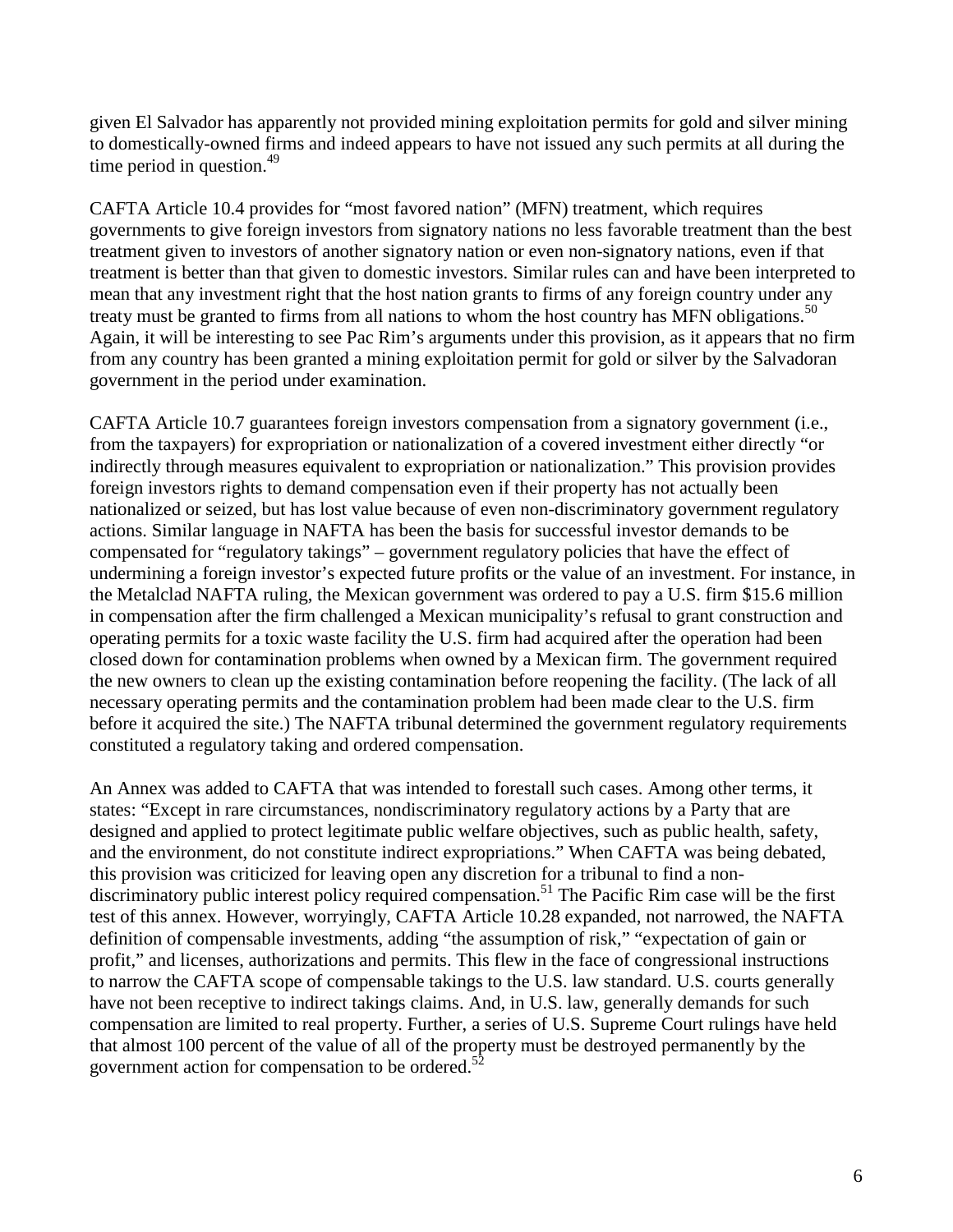## **The Stakes Are High in the Pacific Rim CAFTA Case**

At stake in the Pacific Rim CAFTA case is whether the operations of the fragile democracy that emerged from 12 years of civil war in El Salvador and the policies by its elected leaders to ensure mining does not further damage the country's ravaged environment will prevail – or whether CAFTA will allow the demands of a multinational mining firm to reign supreme over the rule of law in El Salvador.

Narrowly, the case will revolve around whether Pacific Rim met the obligations of Salvadoran law. And, if the firm prevails in arguing it did so, then the CAFTA tribunal will determine whether the government has violated CAFTA-granted investor rights by not yet issuing the firm an exploitation permit.

However, this specific legal battle raises much broader concerns about the foreign investor rights provided in NAFTA, CAFTA and other past U.S. free trade agreements. Namely, even assuming that foreign firms meet all laws in effect in another country when setting up operations, a trade agreement should not guarantee that foreign firms are sheltered from or compensated for having to meet new laws that apply to foreign and domestic firms equally that are enacted through normal democratic practices. Imagine, for instance, if foreign-owned power plants operating in the United States in the 1980s would have had to be paid taxpayer compensation for or be excluded from meeting Clean Air Act rules passed by Congress that applied to all power plants operating here.

Although Salvadoran civil society has been effective in getting the government to think more seriously about the potential environmental and social impacts of mining in El Salvador, the government has made no final decision about future gold and silver mining policy. CAFTA's extreme investor rights now loom over these policy decisions, with the government forced to calculate potential CAFTA liabilities against publicly demanded improvements in environmental and human rights policy. The threat of CAFTA chilling important environmental or public health reforms is not hypothetical. In July 2009, Milwaukee-based mining firm Commerce Group filed a CAFTA notice of arbitration for \$100 million over another Salvadoran mine permitting issue.<sup>[53](#page-9-30)</sup> Will the companies behind the additional 27 mining applications filed in El Salvador follow suit, perhaps repeating Pacific Rim's move of using a U.S. subsidiary to facilitate such claims?

And, this problem extends beyond El Salvador. Increasingly, multinational companies are invoking trade-agreement investor rights in situations where natural resources and public health are at stake. According to one recent report, of the current 128 trade agreement investment cases pending before ICSID, where the Pacific Rim case will be heard, 32 cases relate to oil, gas or mining projects, including four that are related to gold mines. $54$ 

During the 2005 U.S. congressional debate on CAFTA, CAFTA supporters argued vehemently<sup>[55](#page-9-32)</sup> that the pact's investment posed no threat to countries' public interest policies, in part because of changes made relative to similar rules in NAFTA that had led to the United States, Canada and Mexico repeatedly being sued by corporations over important environmental and public safety regulations. CAFTA ultimately passed by a narrow vote of 217-215 in the U.S. House of Representatives on July 27, 2005, with only 15 Democrats voting yes. Many Democratic members of Congress based their opposition to CAFTA on its replication of the NAFTA investor rights and their private enforcement.<sup>[56](#page-9-47)</sup>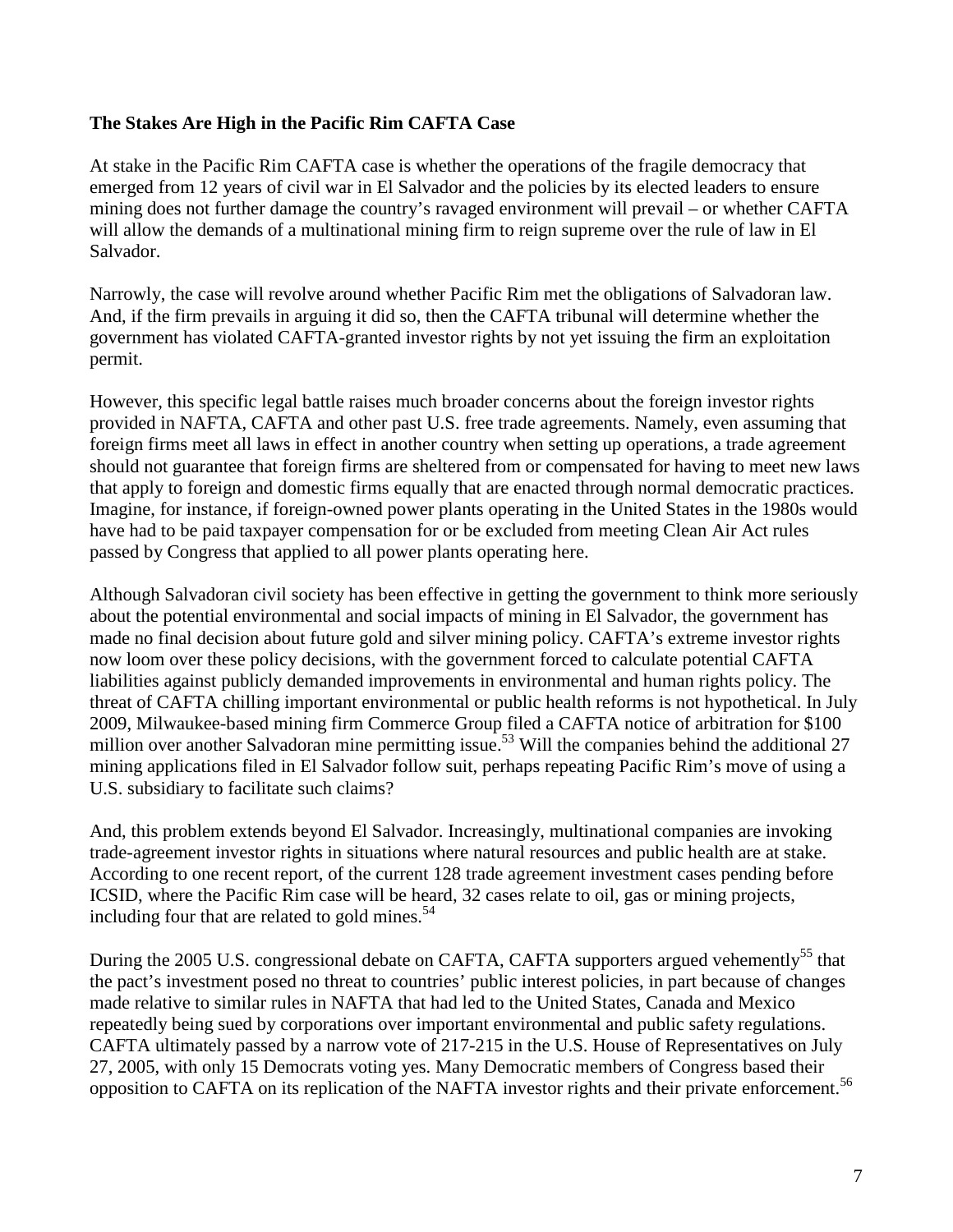Now, this first environmental challenge under CAFTA is fueling this debate. At the same time, the Obama administration is faced with the challenge of delivering on the specific commitments President Obama made during his campaign to fix these very trade pact foreign investor provisions,<sup>[57](#page-9-37)</sup> as it starts its first trade pact negotiations in the TPP.

### **ENDNOTES**

<sup>1</sup> Florian Erzinger, et. al, "El Lado Oscuro del Oro," *Unidad Ecologica Salvadoreña* (UNES) and Development and Peace report, December 2008, at chapter 1.

<sup>2</sup> Pacific Rim Mining Corp, "El Dorado, El Salvador." Accessed May 25, 2010. Available at: http://www.pacrimmining.com/s/ES\_Eldorado.asp.

<sup>3</sup> Matt Kennard, "How Sustainable is 'Socially Responsible' Mining?" *The Nation,* Feb. 17, 2010.

<sup>4</sup> This total includes the award issued to Ethyl Corp., S.D. Myers Inc., Pope and Talbot Inc., Metalclad Corp., CEMSA, Archer Daniels Midland Co., Cargill Inc., and Corn Products International. Corn Products International has filed a request for correction and interpretation of the \$58.386 million award issued by the tribunal in August 2009. This request is still in process. ICSID, "Case Details: Corn Products International, Inc. v. United Mexican States," ICSID. Accessed Dec. 10, 2009. Available at: http://icsid.worldbank.org/ICSID/FrontServlet.

<sup>5</sup> Interview with Prof. Tom Power, author of 2009 Oxfam report, "Metals, Mining and Sustainable Development in Central America," May 25, 2010; *Ministerio de Economía de El Salvador Dirección de Cooperación Internacional*, "Concurso Publico Internacional," at 28. On file with Public Citizen.

<sup>6</sup> Debbie Fabb, "Gold fever," *BBC News*, June 12, 2008. Available at: http://news.bbc.co.uk/2/hi/business/7450751.stm; Florian Erzinger, et. al, "El Lado Oscuro del Oro," *Unidad Ecologica Salvadoreña* (UNES) and Development and Peace report, December 2008.

<sup>7</sup> Pacific Rim Mining Corp. website, "El Dorado Quick Facts." Accessed May 5, 2010. Available at: http://www.pacrimmining.com/s/Eldorado.asp#qf

<sup>8</sup> United States Securities and Exchange Commission, "Pacific Rim Mining Corp. Annual report," January 2008 Updated Resource Estimate section. Accessed May 25, 2010. Available at: , http://google.brand.edgar-

online.com/EFX\_dll/EDGARpro.dll?FetchFilingHtmlSection1?SectionID=6716778-851-

342988&SessionID=y2R1HeJgWDEgSz7

<sup>9</sup> Pacific Rim Mining Corp. website, "Environmental and Social Responsibility," Accessed May 25, 2010. Available at: http://www.pacrim-mining.com/s/ESResponsibility.asp.

 $10$  Pac Rim Cayman LLC, "Notice of Arbitration, Pac Rim Cayman LLC v. Republic of El Salvador," Submitted under the rules of arbitration of the International Centre for Settlement of Investment Disputes, the Central America- United States-Dominican Republic Free Trade Agreement and the Foreign Investment Law of El Salvador, April 30, 2009 at 9-10; 22. Accessed May 3, 2010. Available at: http://www.pacrim-mining.com/i/pdf/2009-04-30\_CAFTAF.pdf; Pacific Rim Mining Corp. website under mineralization section of the description of El Dorado page. Available at: http://www.pacrimmining.com/s/Eldorado.asp.

<sup>11</sup> Pac Rim Cayman LLC, "Notice of Arbitration, Pac Rim Cayman LLC v. Republic of El Salvador," Submitted under the rules of arbitration of the International Centre for Settlement of Investment Disputes, the Central America- United States-Dominican Republic Free Trade Agreement and the Foreign Investment Law of El Salvador, April 30, 2009, at 25. Accessed May 3, 2010. Available at: http://www.pacrim-mining.com/i/pdf/2009-04-30\_CAFTAF.pdf  $12$  Moran, 2005 at v, 4, 10,12

<sup>13</sup> Robert Moran, PhD, "Technical Review of the El Dorado Mine Project Environmental Impact Assessment (EIA). Oct. 2005 at 2. Accessed May 9, 2010. Available at: http://www.miningwatch.ca/en/technical-review-el-dorado-mine-projectenvironmental-impact-assessment-eia-el-salvador#attachments.

<sup>14</sup> Raul Gutierrez, "Gold Mining is a Huge Rip Off," *Institute for Policy Studies,* Dec. 8, 2008. Available at: http://www.minesandcommunities.org/article.php?a=8973.

<sup>15</sup> Oxfam International, "President Saca Speaks out Against Mining in El Salvador," press release, March 24, 2009. Available at: http://www.oxfamamerica.org/articles/president-saca-speaks-out-against-mining-in-el-salvador

<sup>16</sup> *Dirección General de Estadística y Censos*, "Encuesta de Hogares de Propósitos Múltiples 2008," June 2009, Available at: http://www.digestyc.gob.sv/Publicaciones/PUBLICACION%20EHPM2008.pdf

<sup>17</sup> *Unidad Ecologica Salvadorena* (UES) "La Mineria Aurifera en El Salvador: Política nacional e impactos ambientales, socioeconómicos y en la salud colectiva," UES report, Accessed May 9, 2010, at 4, 41. Available at: www.unes.org.sv.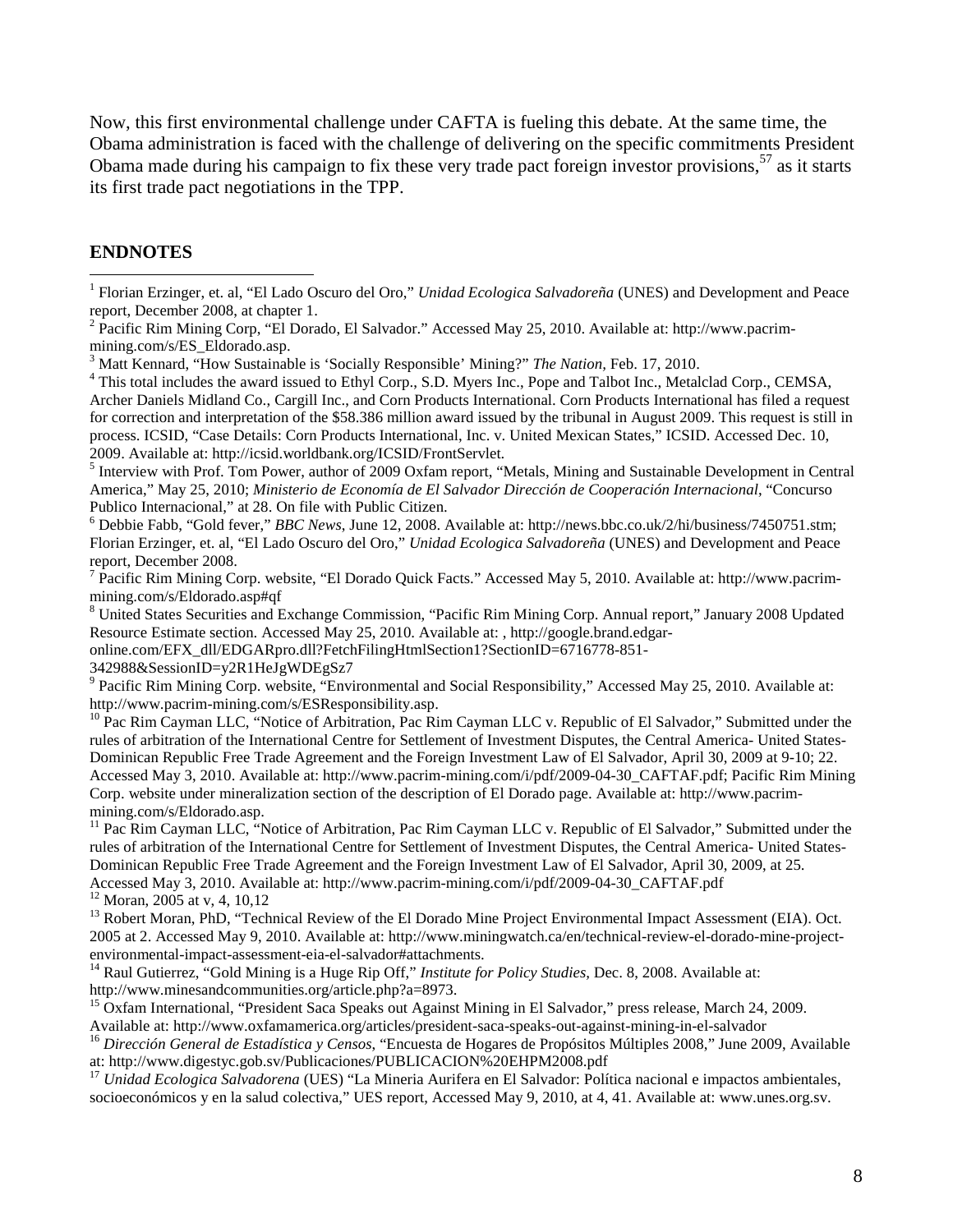<sup>18</sup> Richard Steiner, International Union for the Conservation of Nature (IUCN)

Commission on Environmental Economic, and Social Policy (CEESP), "El Salvador: Gold, Guns, and Choice," February 2010, at 27 citing Center for Investigation on Investment and Trade (CEICOM), "Socio-environmental Impacts of Exploitation of Gold and Silver Mines in the Municipality of Sensuntepeque, Department of Cabañas." Available at: http://www.infomine.com/publications/docs/Steiner2010.pdf .

 $19$  Moran, 2005, Appendix 2.

<sup>20</sup> Institute for Policy Studies, "The Struggle Against Free Trade Continues," Oct. 27, 2009. Available at: www.ipsdc.org/articles/the\_struggle\_against\_free\_trade\_continues

 $21$  Oxfam report, 13.

<sup>22</sup> Letter from Archbishop Lacalle and Bishops Cabrera, Astorga, Alfaro, Morales, Avelar, Aquino, Alas, Morao, "Cuidemos La Casa de Todos: Pronunciamento de la Conferencia Episcopal de El Salvador sobre la explotacion de minas de oro y plata," May 3, 2007.

<sup>23</sup> *Instituto Universitario de Opinión Pública*, "Conocimientos y percepciones hacia la minería en zonas afectadas por la incursión minera," *Universidad Centroamericana José Simeón Cañas*, Oct. 7, 2009. Available at:

<sup>24</sup> "Presidente de El Salvador pide cautela ante proyectos de explotación minera," *Invertia,* March 11, 2008. Accessed May 10, 2010. Available at: http://economia.terra.cl/noticias/noticia.aspx?idNoticia=200803112248\_AFP\_224800-TX-SXH27&idtel Pac Rim arbitration, p. 30 – March 11, 2008

<sup>25</sup> Nevada Secretary of State, "Entity Actions for Pac Rim LLC," Date of Creation 9-10-1997, Cayman Islands. Accessed May 19, 2010. Available at:

http://nvsos.gov/sosentitysearch/corpActions.aspx?lx8nvq=w6tC2v9USQe57l6%252bqrhmKg%253d%253d&CorpName= PAC+RIM+CAYMAN+LLC.

<sup>26</sup> Reference to an April 14, 2008 letter from Tom Shake to President Saca in the Pac Rim Cayman LLC Notice of Arbitration, at 31. http://www.pacrim-mining.com/i/pdf/2009-04-30\_CAFTAF.pdf

<sup>27</sup> Pacific Rim Mining Corp, "El Dorado, El Salvador." Accessed May 25, 2010. Available at: http://www.pacrimmining.com/s/ES\_Eldorado.asp.

<sup>28</sup> Pacific Rim Mining Corp., "Pacific Rim Files Notice of Intent to Seek CAFTA Arbitration," press release, December 2008. Accessed May 2, 2010. Available at: http://www.marketwire.com/press-release/Pacific-Rim-Files-Notice-of-Intentto-Seek-CAFTA-Arbitration-TSX-PMU-928202.htm

<sup>29</sup> Ministerio de Economía de El Salvador Dirección de Cooperación Internacional, "Concurso Publico Internacional," at 28. On file with Public Citizen

<sup>30</sup> Ibid, 33, 38

<sup>31</sup> *Ministerio de Economia de El Salvador Direccion de Cooperacion Internacional*, "Concurso Publico Internacional," at 28. On file with Public Citizen.

<sup>32</sup> Matt Kennard, "How Sustainable is 'Socially Responsible' Mining?" *The Nation,* Feb. 17, 2010.

<sup>33</sup> "Suspenden audiencia preliminaria por inasistencia de imputados," April 4, 2010. *Diario Co Latino.* Accessed May 13, 2010. Available at: http://www.diariocolatino.com/es/20100430/nacionales/79483/.

<sup>34</sup> Pac Rim Cayman LLC, "Notice of Arbitration Under the Rules of Arbitration of the International Centre for Settlement of Investment Disputes, the Central America – United States – Dominican Republic Free Trade Agreement and the Foreign Investment Law of El Salvador," Pac Rim Cayman LLC v. Republic of El Salvador, April 30, 2009, at 13.

<sup>35</sup> Pac Rim Cayman LLC, "Notice of Arbitration, Pac Rim Cayman LLC v. Republic of El Salvador," Submitted under the rules of arbitration of the International Centre for Settlement of Investment Disputes, the Central America – United States – Dominican Republic Free Trade Agreement and the Foreign Investment Law of El Salvador, April 30, 2009 at 3-4,13-15. Accessed May 3, 2010. Available at: http://www.pacrim-mining.com/i/pdf/2009-04-30\_CAFTAF.pdf

<sup>36</sup> Republic of El Salvador, "The Republic of El Salvador's Reply (Preliminary Objections)," Pac Rim Cayman LLC v. The Republic of El Salvador, ICSID Case No. ARB/09/12, February 2010 at 37 Accessed May 8, 2010. Available at: http://ita.law.uvic.ca/documents/PreliminaryObjections.pdf.

<sup>37</sup> Ibid, 27.

<sup>38</sup> Republic of El Salvador, "The Republic of El Salvador's Reply (Preliminary Objections)," Pac Rim Cayman LLC v. The Republic of El Salvador, ICSID Case No. ARB/09/12, February 2010 at 30 Accessed May 8, 2010. Available at: http://ita.law.uvic.ca/documents/PreliminaryObjections.pdf.

 $39$  Ibid, 28.

 $40$  Ibid, 48.

 $^{\rm 41}$  Ibid

<sup>42</sup> "Pacific Rim freezes study on El Salvador gold mine until markets stabilise," *Mining Weekly*, Feb. 12, 2009; "Update 1- Pacific Rim puts off El Dorado feasibility study," *Reuters,* Feb. 12, 2009.